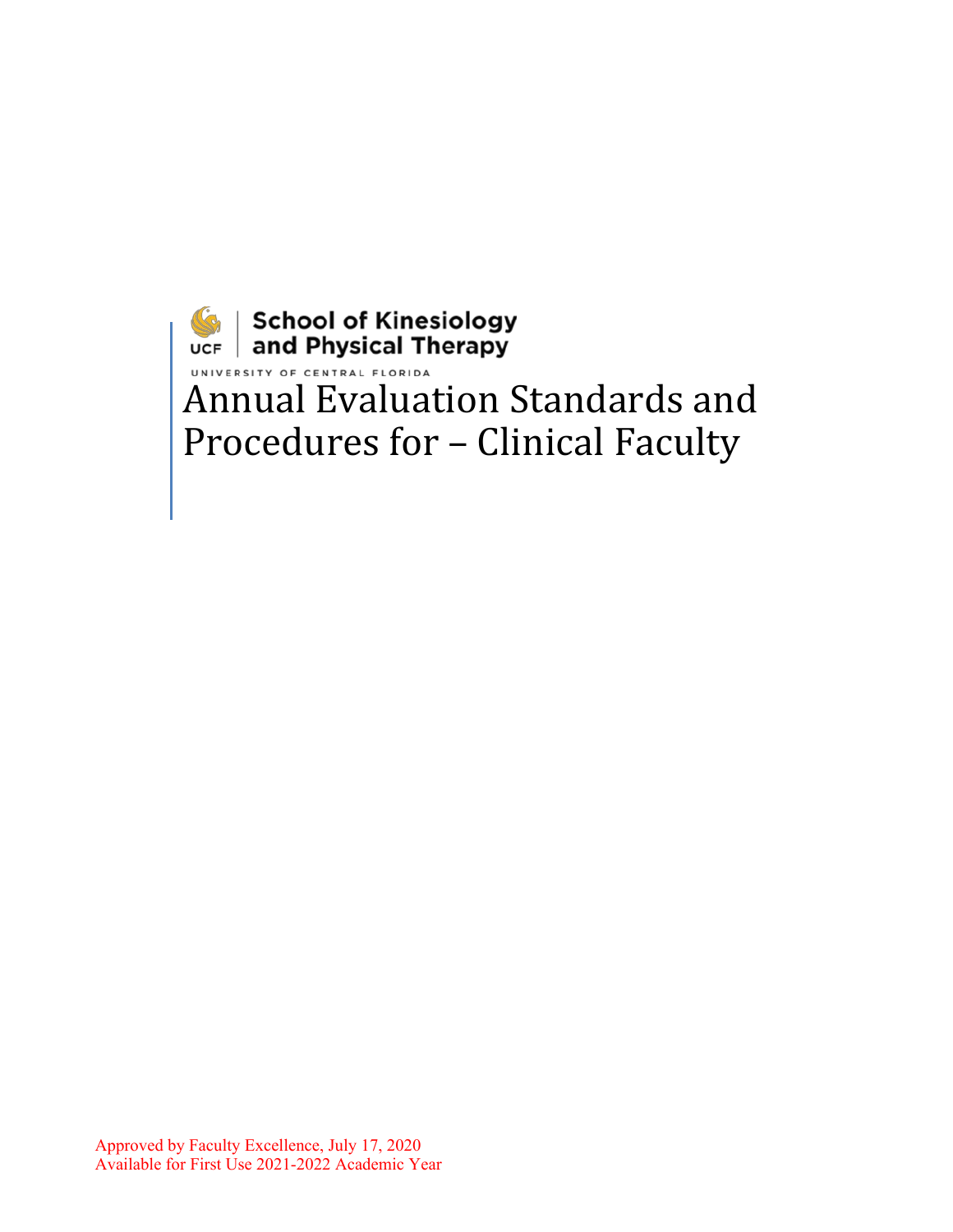# **Annual Evaluation Standards and Procedures for Clinical Faculty**

The purpose of this document is to provide standards and procedures to evaluate the annual performance of clinical faculty in the School of Kinesiology and Physical Therapy (SKPT). For further information on the evaluation process, please refer to the BOT-UFF Collective Bargaining Agreement (CBA).

The criteria for promotion are separate and distinct from the criteria in this Annual Evaluation Standards and Procedures (AESP) document.

# **General Guidelines**

Faculty, as academic and clinical professionals, are expected to contribute to the orderly and effective functioning of the University of Central Florida, the College of Health Professions and Sciences (CHPS) and the SKPT. The specific duties and responsibilities included in written annual assignments from the director of the SKPT will be considered in evaluating faculty. While instructional activities, office hours, and other duties are responsibilities that require performance at a specific time and place, other non-scheduled activities may be appropriately performed in a manner and place determined by the faculty member, with the agreement of the director of the SKPT.

## **Evaluation Categories**

Faculty are evaluated by examining contributions, competence, and scholarship in three main categories: "Instructional Activities," "Research & Creative Activities," and "Service." An additional category of "Other Assigned Duties" may be used to assign responsibilities that do not fit the three main categories. These duties may include activities such as administration, clinical practice, and/or clinical supervision/teaching within a university / university-affiliated practice setting. All relevant areas are evaluated with consideration of the faculty member's rank and assignment.

### **Procedures**

The designated course load is determined by the director in consultation with the program coordinator and faculty member. Assignment of workload is consistent with Article 9 of the CBA and with all applicable university timelines for contract completion. As determined by the director, some faculty may also receive additional release time for responsibilities essential to the functioning of the School (e.g., Program Director, Program Coordinator, Director of Sports Science, etc.). At the close of the spring semester, and per UCF and CHPS policies, each faculty member will submit a faculty annual report and any required supporting documentation. The faculty annual report should accurately delineate the faculty member's accomplishments in each assigned category. The director will use this report, supporting documentation, and other information relevant to the AESP criteria in order to evaluate the faculty member.

Any deviation from the established criteria must be outlined in advance and in writing between the faculty member and school director (and on file with the faculty activity assignment of duties).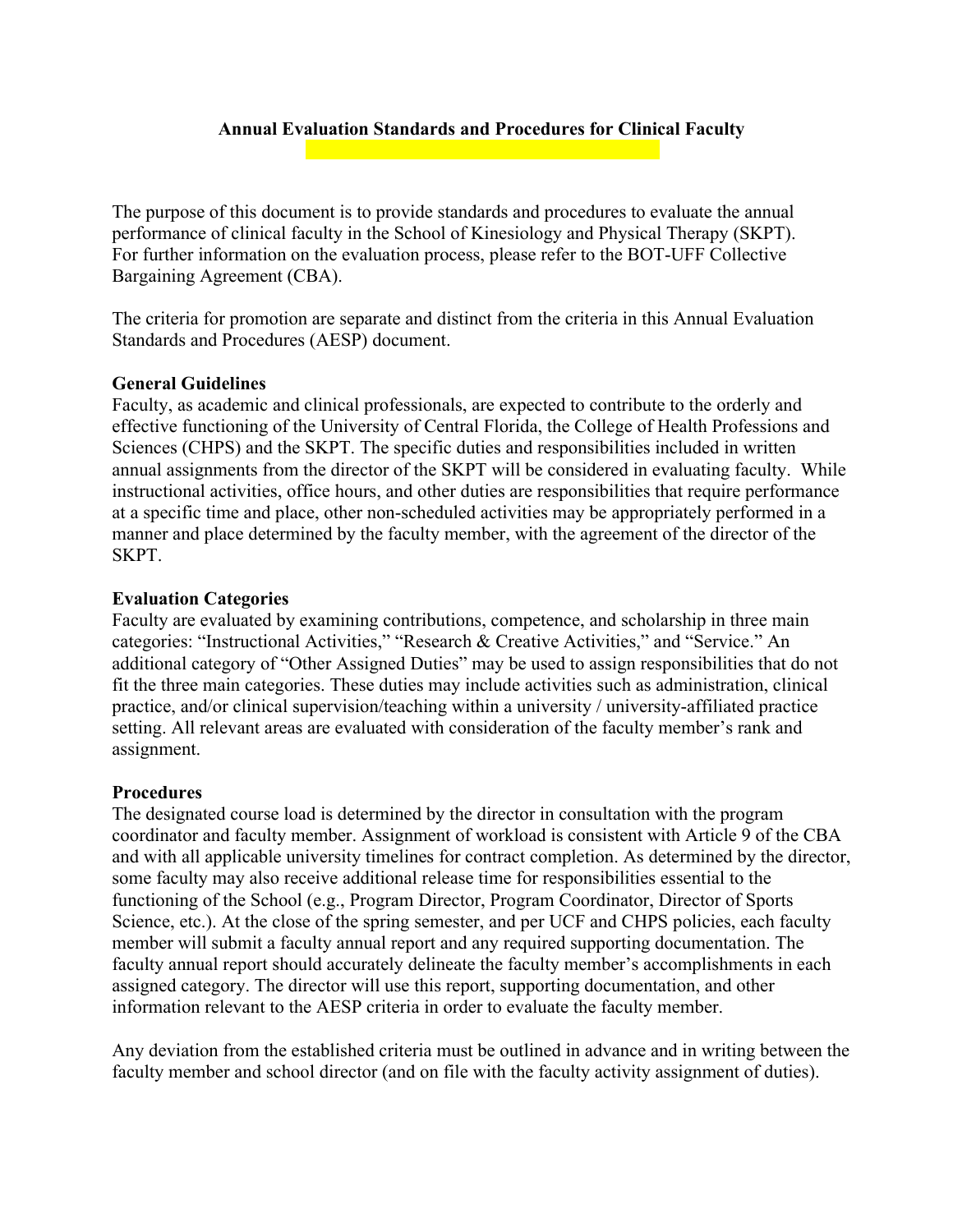# **Assessment of Performance**

The following recommendations are made to establish faculty productivity and effectiveness in their annual evaluations as required under the CBA as well as University regulations. Each faculty member will be given an overall performance assessment based on the ratings in the categories outlined above. Point value will be given based on the rating in each category (see Category and Overall Evaluation Scale table below).

The overall rating will be determined using a weighted formula that accounts for the rating and FTE assigned in each category and with consideration of assigned duties each semester (including summer when applicable). See examples 1 and 2.

An employee is required to receive a minimum rating of satisfactory in each area of assignment to receive an overall rating of satisfactory or above.

| $   -$<br>                |                        |                       |  |
|---------------------------|------------------------|-----------------------|--|
| <b>Evaluation</b>         | <b>Category Rating</b> | <b>Overall Rating</b> |  |
| Outstanding               | 4.0                    | $3.5 - 4.0$           |  |
| <b>Above Satisfactory</b> | <b>3.0</b>             | $3.0 - 3.49$          |  |
| <b>Satisfactory</b>       | 2.0                    | $2.0 - 2.99$          |  |
| Conditional               | l.0                    | $1.0 - 1.99$          |  |
| <b>Unsatisfactory</b>     |                        | $0 - .99$             |  |

## **Category and Overall Evaluation Scale**

# **Overall Rating Calculation:**

**Double-Click** to open in excel. Once open, then input FTE (yellow boxes) for each semester and the evaluation rating for each category (Blue Boxes). Overall Annual Rating will be calculated and placed in the Orange box.

|                        | Instructional | Research & Creative Service |      | <b>Other</b> | <b>FTE</b> |                           |  |
|------------------------|---------------|-----------------------------|------|--------------|------------|---------------------------|--|
| <b>ISUMMER</b>         | 0.35          | U                           | 0.05 | 0.1          | 0.5        |                           |  |
| <b>FALL</b>            | 0.75          | U                           | 0.05 | 0.2          |            |                           |  |
| <b>SPRING</b>          | 0.75          |                             | 0.05 | 0.2          |            |                           |  |
| Sum                    | 1.85          | 0                           | 0.15 | 0.5          | 2.5        |                           |  |
| <b>Weighted FTE</b>    | 0.74          | 0                           | 0.06 | 0.2          |            |                           |  |
| <b>Evaluation</b>      |               | 0                           |      | 4            |            |                           |  |
| <b>Weighted Rating</b> | 2.22          | 0                           | 0.18 | 0.8          |            | <b>3.2 Overall Rating</b> |  |

How Rating is Calculated in Excel:

- 1. FTE Total = $[\sum$  Inst. +  $\sum$  Res&Cre +  $\sum$  Serv. + $\sum$  Other]
- 2. Weighted FTE =  $\sum \text{category}$  ÷ FTE Total
- 3. Weighted Rating = Category Evaluation X Weighted FTE
- 4. Overall Rating = Weighted Rating for Inst. + Res. + Serv. + Other

Example above:

- 1. FTE Total = Inst( $0.35 + 0.75 + 0.75$ ) + Serv( $0.05 + 0.05 + 0.05$ ) + Other( $0.1 + 0.2 + 0.2$ )
- 2. Weighted FTE= Inst  $(1.85 \div 2.5 = 0.74)$ ; Serv $(0.15 \div 2.5 = 0.06)$ ; Other $(0.5 \div 2.5 = 0.2)$
- 3. Weighted Rating: Inst  $(3 \times 0.74 = 2.22)$ ; Serv $(3 \times 0.06 = 0.18)$ ; Other  $(4 \times 0.2 = 0.8)$
- 4. Overall Rating:  $2.22 + 0.18 + 0.8 = 3.2$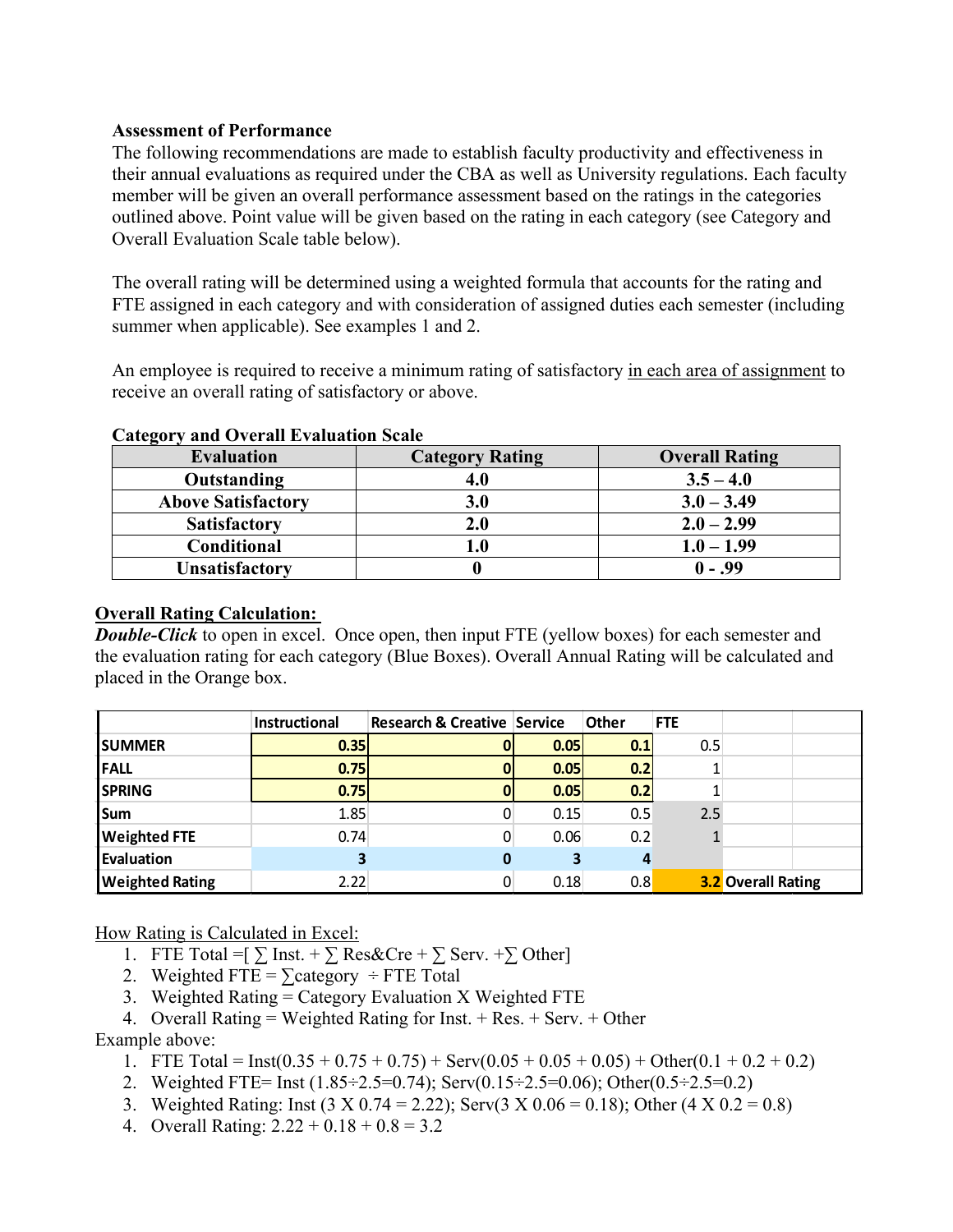|                            | Instructional | <b>Research &amp; Creative Service</b> |          | <b>Other</b> | <b>FTE</b> |                         |
|----------------------------|---------------|----------------------------------------|----------|--------------|------------|-------------------------|
| <b>ISUMMER</b>             | 0.75          |                                        |          |              | 0.75       |                         |
| <b>FALL</b>                | 0.75          | 0.2 <sub>l</sub>                       | 0.05     |              |            |                         |
| <b>SPRING</b>              | 0.75          | 0.2                                    | 0.05     |              |            |                         |
| <b>Sum</b>                 | 2.25          | 0.4                                    | 0.1      |              | 2.75       |                         |
| <b>Weighted FTE</b>        | 0.818181818   | 0.145454545                            | 0.036364 |              |            |                         |
| Evaluation                 |               |                                        |          |              |            |                         |
| <b>Weighted Evaluation</b> | 3.272727273   | 0.290909091                            | 0.109091 | 0            |            | 3.672727 Overall Rating |

**Example 1: Dr. Denton Fender (a tenure-earning faculty member or tenured faculty member with a typical research assignment) receives the following categorical ratings.**

**Example 2: Dr. Beau Aurcacy (a clinical faculty member with a lower than typical research assignment) receives the following categorical ratings.**

|                            | Instructional | <b>Research &amp; Creative Service</b> |      | <b>Other</b> | <b>FTE</b> |                     |
|----------------------------|---------------|----------------------------------------|------|--------------|------------|---------------------|
| <b>SUMMER</b>              | 0.75          |                                        | 0.05 | 0.2          |            |                     |
| <b>FALL</b>                | 0.75          |                                        | 0.05 | 0.2          |            |                     |
| <b>SPRING</b>              | 0.75          |                                        | 0.05 | 0.2          |            |                     |
| <b>Sum</b>                 | 2.25          |                                        | 0.15 | 0.6          |            |                     |
| <b>Weighted FTE</b>        | 0.75          | 0                                      | 0.05 | 0.2          |            |                     |
| Evaluation                 |               | 0                                      |      |              |            |                     |
| <b>Weighted Evaluation</b> | 1.5           | 0                                      | 0.15 | 0.6          |            | 2.25 Overall Rating |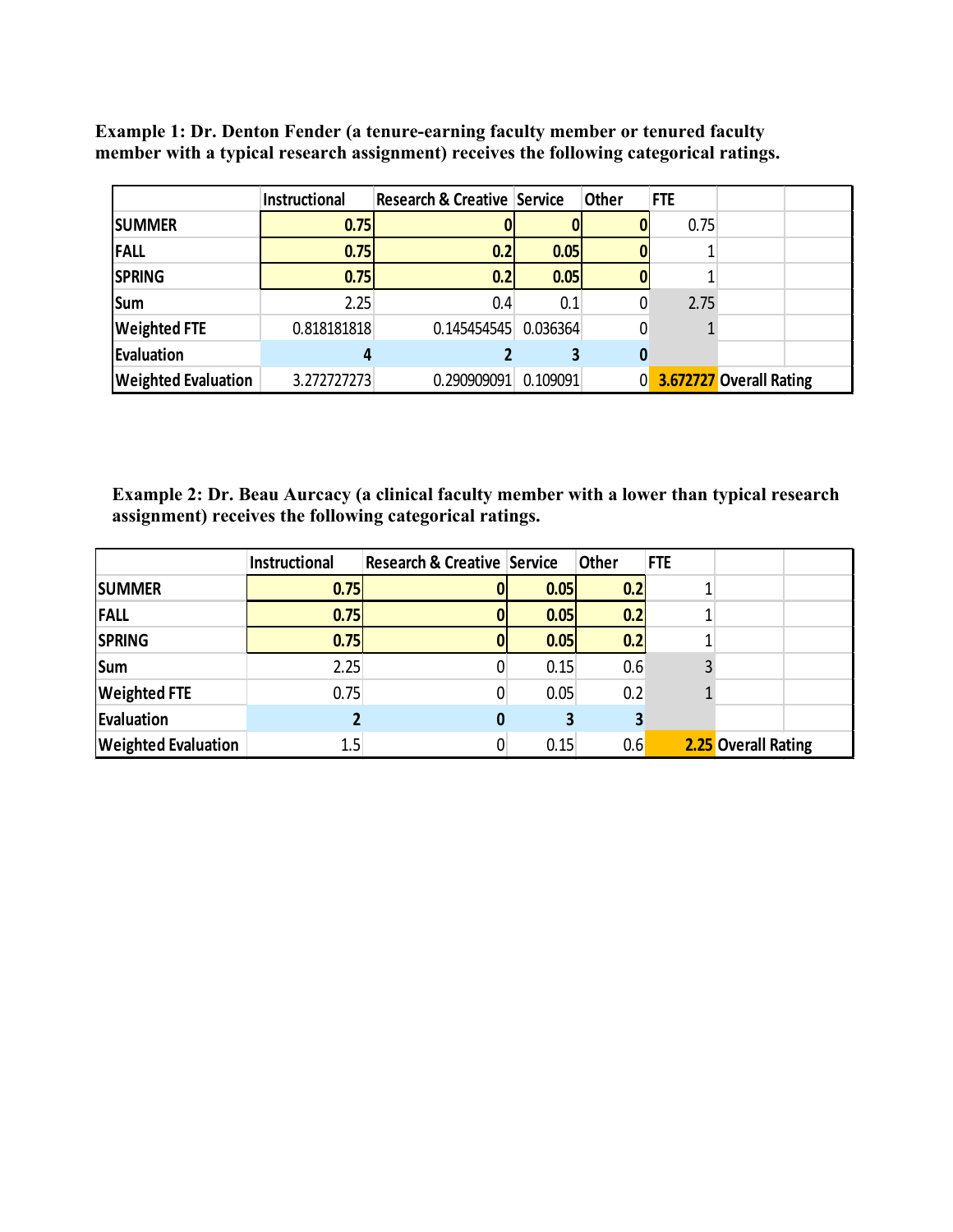Clinical Faculty: Annual Evaluation Standards and Proceduresfor the School of Kinesiology and Physical Therapy

### **INSTRUCTIONAL ACTIVITIES EFFECTIVENESS**

Evaluation in the category of "Instructional Activities" will include a review of the instructional activities that the faculty member has contributed to the university, the college, SKPT, and individual professional programs.

Faculty may request special consideration should they experience an extenuating circumstance. Extenuating circumstances may include, but are not limited to: a) 1<sup>st-</sup>time course delivery, b) multiple course preparations, c) last-minute course assignment, d) health condition, e) catastrophic occurrences, and/or f) substitution for other faculty.

#### **Evidence**

Evidence for "Instructional Activities" effectiveness is outlined below in minimal and universal expectations as well as specific criteria.

#### **Minimal Expectations:**

- Faculty will set class/activities for the entire semester as published in the university calendar including the final examination period unless the school director has approved a request to cancel a meeting during the final examination period in advance;
- Each course assigned to the faculty member must include and follow a syllabus that adheres to current university guidelines. Each faculty member must also provide an electronic version of the syllabus to the appropriate staff member inthe school;
- Faculty will post and attend their required office hours according to current university, college, and schoolguidelines;
- Faculty will use appropriate instructional materials such as textbooks, readings, assessment tools, and intervention programs;
- Faculty will cover appropriate course topics and reflect current knowledge in course presentations and clinical management in assigned areas;
- Faculty will demonstrate the infusion of evidence-based practices into course materials and clinical experiences where appropriate;
- Faculty will use appropriate instructional techniques and evaluation and reportingformats;
- Faculty will evaluate student performance in a fair, equitable, and timelymanner;
- Faculty will demonstrate current knowledge and expertise in assigned areas ofteaching;
- Faculty will collaborate to support the implementation of the curriculum;
- Faculty will integrate appropriate technologyin course presentation (e. g., online course enhancement);
- Faculty with clinical teaching/mentorship will comply with state and federal regulations, and use appropriate communication of student performance to academic program administration.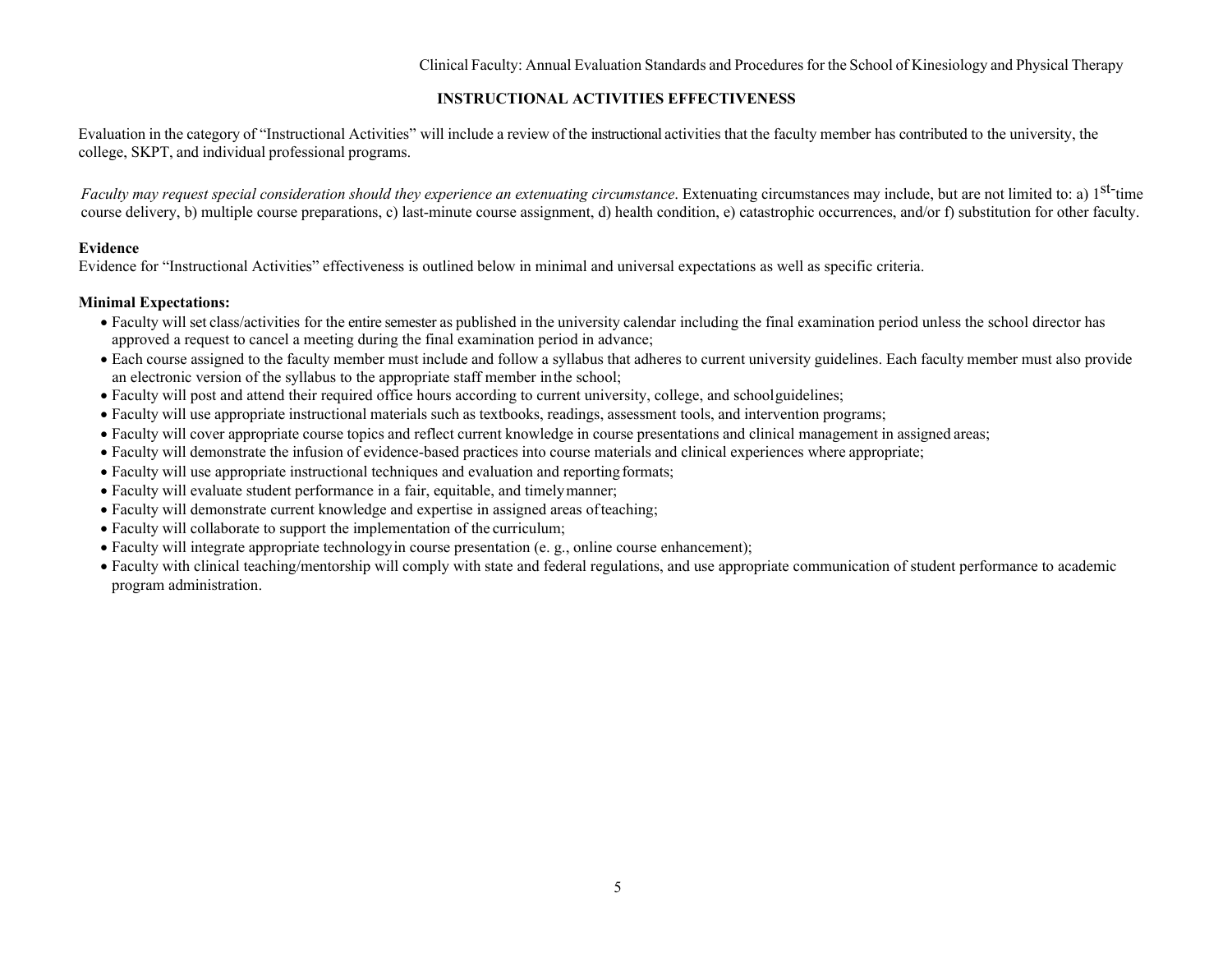| <b>Assistant Professor</b>                                                                                                                                                                                                                                                                            | <b>Associate Professor</b>                                                                                                                                                                                                                                                                                                                                                                                                                                                 | <b>Professor</b>                                                                                                                                                                                                                                                                                                                                                                                                                                                                                                                 |
|-------------------------------------------------------------------------------------------------------------------------------------------------------------------------------------------------------------------------------------------------------------------------------------------------------|----------------------------------------------------------------------------------------------------------------------------------------------------------------------------------------------------------------------------------------------------------------------------------------------------------------------------------------------------------------------------------------------------------------------------------------------------------------------------|----------------------------------------------------------------------------------------------------------------------------------------------------------------------------------------------------------------------------------------------------------------------------------------------------------------------------------------------------------------------------------------------------------------------------------------------------------------------------------------------------------------------------------|
| • Serves as chair, member, or mentor for student<br>projects, capstone projects, and/or<br>thesis/dissertations.<br>• Mentors students in their development of clinical<br>skills and reasoning.<br>• An identified area of contemporary clinical<br>expertise.<br>· Maintain licensure in the field. | • Serves as chair, member, or mentor for<br>student projects, capstone projects, and/or<br>thesis/dissertations.<br>• Mentors students in their development of<br>clinical skills and reasoning<br>• Mentor colleagues in their professional role<br>development, clinical skills, and/or clinical<br>teaching.<br>• An identified area of contemporary clinical<br>expertise.<br>• Maintain licensure in the field.<br>• Achieve/maintain advanced clinical<br>competency | • Serves as chair, member, or mentor for student<br>projects, capstone projects, and/or<br>thesis/dissertations.<br>• Mentors students in their development of clinical<br>skills and reasoning<br>• Mentor colleagues and faculty in their<br>professional role development, clinical skills,<br>and/or clinical teaching.<br>• Established area of clinical expertise.<br>• Maintain licensure in the field.<br>• Achieve/maintain advanced certification or<br>evidence of advanced clinical skillset, clinical<br>competency |

**Universal Expectations according to rank and consistent with time in rank.**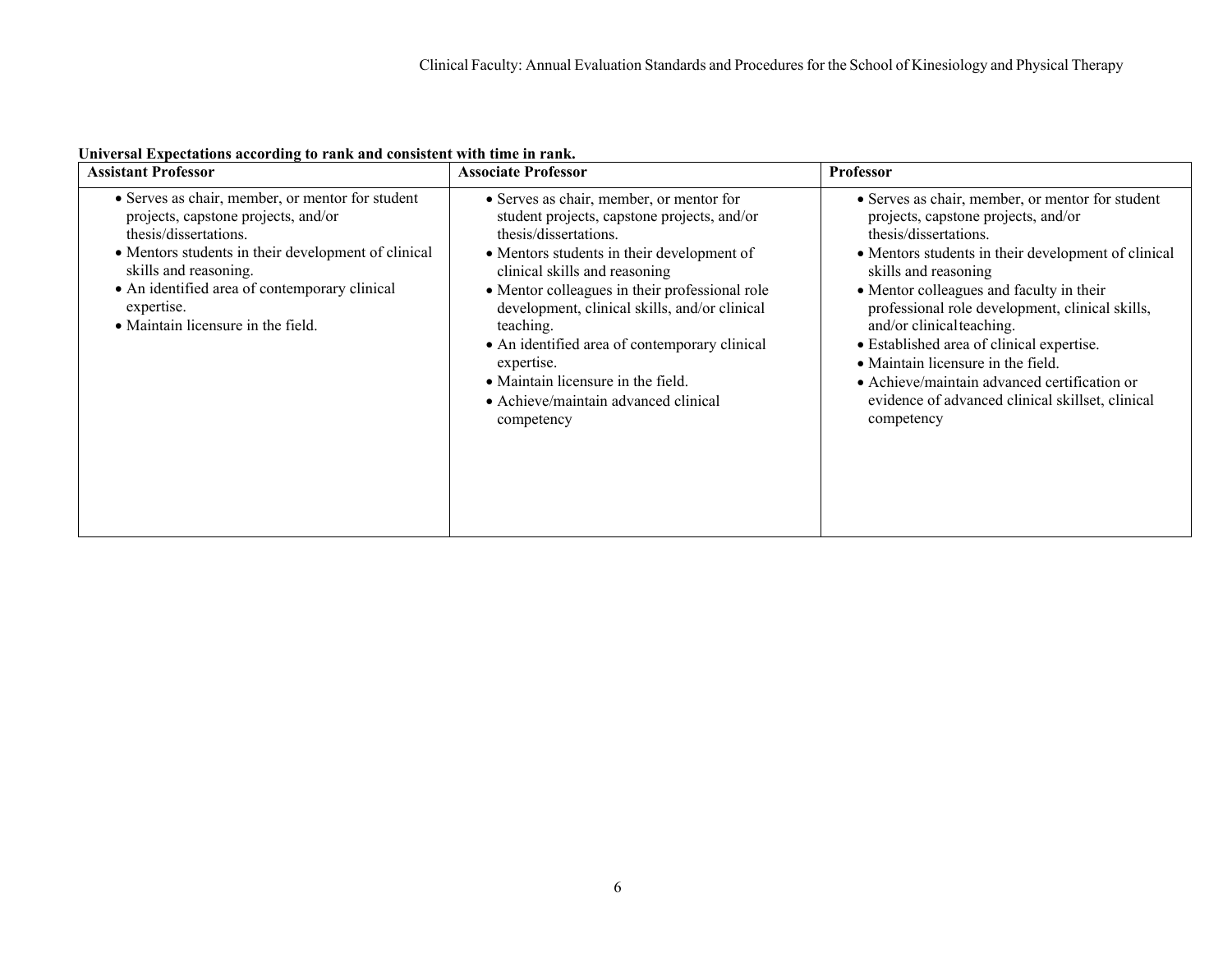Clinical Faculty: Annual Evaluation Standards and Proceduresfor the School of Kinesiology and Physical Therapy The following schema provides specific criteria for the evaluation of all faculty in the area of "Instructional Activities."

| Rating               | Criteria                                                                                                                                                                                                                                                                                                                                           | <b>Instructional Activities, Mentoring, Awards</b>                                                                                                                                                                                                                                                                                                                                                                                                                                                                                                                                                                                                                                                                                                                                                                                                                                                                                   |
|----------------------|----------------------------------------------------------------------------------------------------------------------------------------------------------------------------------------------------------------------------------------------------------------------------------------------------------------------------------------------------|--------------------------------------------------------------------------------------------------------------------------------------------------------------------------------------------------------------------------------------------------------------------------------------------------------------------------------------------------------------------------------------------------------------------------------------------------------------------------------------------------------------------------------------------------------------------------------------------------------------------------------------------------------------------------------------------------------------------------------------------------------------------------------------------------------------------------------------------------------------------------------------------------------------------------------------|
| Outstanding<br>Above | To achieve an OUTSTANDING<br>evaluation in "Instructional Activities,"<br>faculty must meet all minimum<br>expectations and universal expectations<br>according to rank and must complete at<br>least 5 instructional activities from the list.<br>*At least 2, but no more than 3, are<br>required from Category 1.<br>To achieve an <b>ABOVE</b> | <b>Category 1. Instruction Activity</b><br>Achieve "Good" to "Excellent" instructor evaluation ratings (SPI's) from at least 75% of students who<br>completed an evaluation in all of the courses taught annually.<br>Development of one new course<br>$\bullet$<br>Make major revisions in an existing course<br>$\bullet$<br>Leading or Co-Leading the development of a new program or make curricular revisions in an existing<br>$\bullet$<br>program<br>Contribute to the development of a study abroad or service-learning course<br>$\bullet$<br>Develop and integrate innovative teaching strategies or technologies that enhance curriculum and/or<br>$\bullet$<br>instruction<br>Seek feedback on teaching effectiveness (e.g., FCTL or other peer evaluation) that demonstrates excellence<br>$\bullet$<br>Obtain High Impact Practices course designation by FCTL (Integrative Experience Courses; Research<br>$\bullet$ |
| Satisfactory         | <b>SATISFACTORY</b> evaluation in<br>"Instructional Activities" faculty must<br>meet all minimum expectations and<br>universal expectations according to rank<br>and must complete at least 4 instructional<br>activities from the list<br>*At least 1 required from Category 1                                                                    | Intensive Courses; Service Learning).<br>Obtain Quality and High-Quality designation by FCTL for Mix Mode and Online Courses.<br>$\bullet$<br><b>Category 2. Mentoring</b><br>Member of a student thesis/capstone committee or dissertation committee (may be counted in successive<br>$\bullet$<br>years for the same student)<br>Chair a student thesis/capstone committee or dissertation committee (may be counted in successive years<br>$\bullet$<br>for the same student; may be counted more than once for different students in the same year)<br>Serve on a student project (e.g., FIRE, Lead Scholars, directed independent study, independent research<br>$\bullet$<br>course)<br>Mentorship of a student project that results in a publication or conference presentation (can be counted<br>$\bullet$                                                                                                                  |
| Satisfactory         | To achieve a SATISFACTORY<br>evaluation in "Instructional Activities"<br>faculty must meet all minimum<br>expectations and universal expectations<br>according to rank and must complete at<br>least 3 instructional activities from the list<br>*3 from any Category is required                                                                  | when accepted or published/presented, but may not count in more than more annual reporting cycle)<br>Produce a manual, guide, newsletter article or other materials for faculty members regarding the curriculum<br>$\bullet$<br>or instructional methods<br>Lead or provide significant contributions towards and extracurricular student activity (e.g., interprofessional<br>$\bullet$<br>education, study abroad)<br>Category 3. Other<br>Produce a textbook related to the faculty member's area of teaching (Note: publication of an entire textbook<br>$\bullet$<br>will count as two Instructional Activities and cannot be counted again under Research & Creative<br>Activities)<br>Produce a publication (e.g., journal article, book chapter) related to the faculty member's area of teaching<br>$\bullet$<br>(Note: if a publication is counted here, it will not count again under Research & Creative Activities)    |
| Conditional          | An evaluation of CONDITIONAL<br>in "Instructional Activities" will be<br>assigned if s/he fails to achieve<br>satisfactory.                                                                                                                                                                                                                        | Received a grant or other funding that advances the teaching mission of the program and/or School<br>$\bullet$<br>Receive a teaching award from the college, university, or professional organization (e.g., Teaching<br>$\bullet$<br>Incentive Program or Scholarship of Teaching and Learning Award)<br>Earn a certification in a content area (enhances the ability to teach)<br>$\bullet$<br>Documented attendance at FCTL programming activities.<br>$\bullet$<br>Serve as a guest speaker for another faculty member's course to provide expertise/enhance student learning<br>$\bullet$                                                                                                                                                                                                                                                                                                                                       |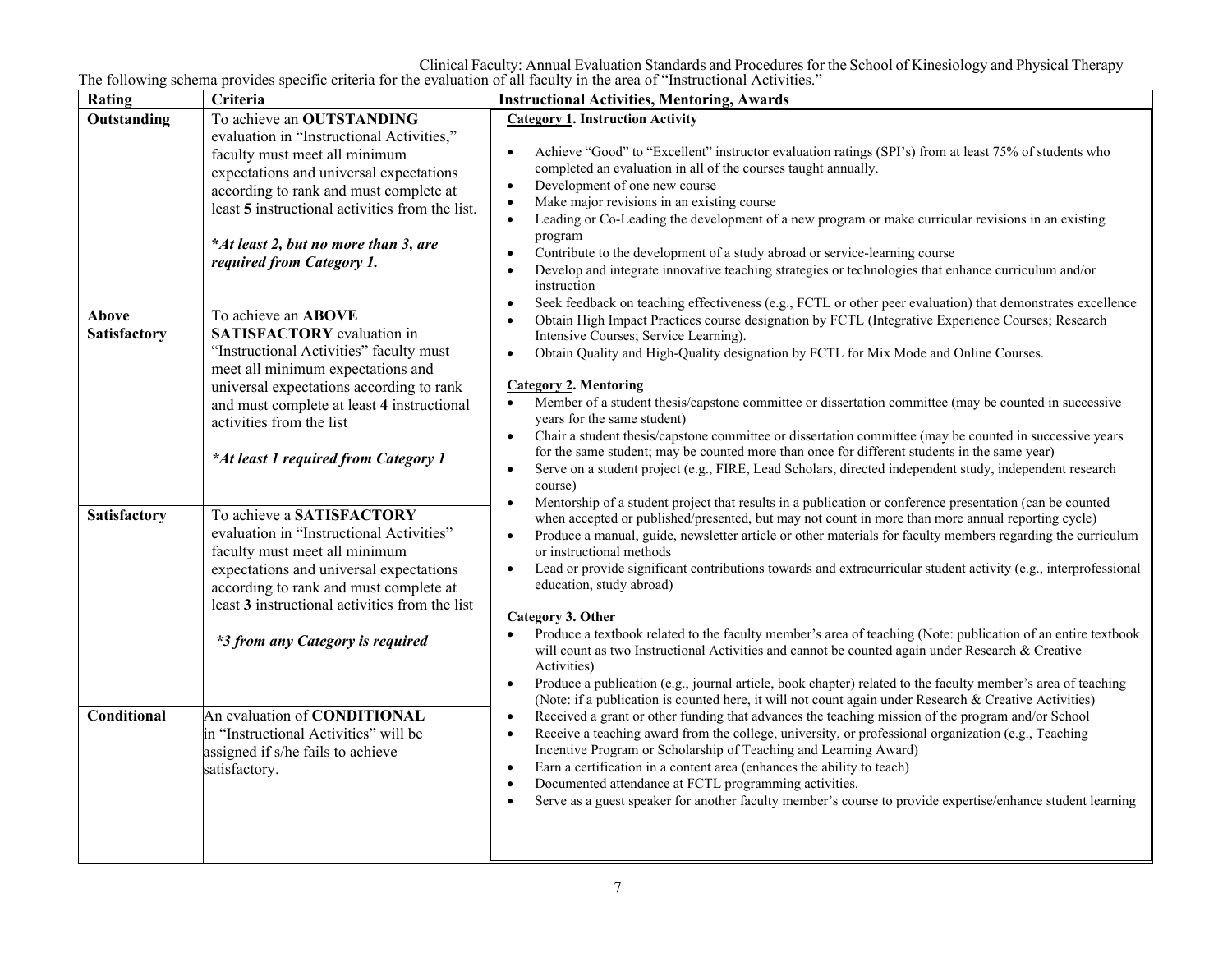Clinical Faculty: Annual Evaluation Standards and Procedures for the School of Kinesiology and Physical Therapy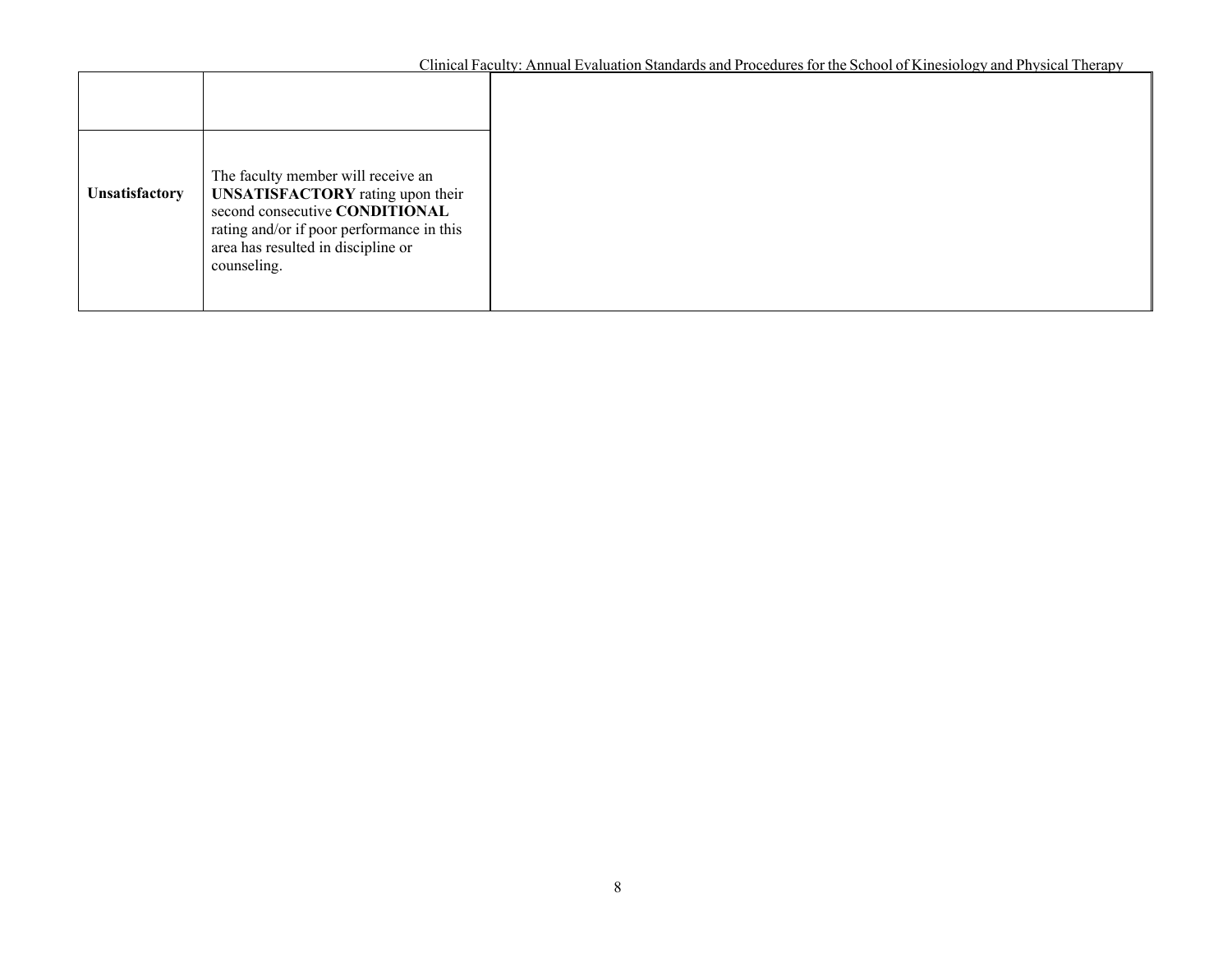### **RESEARCH & CREATIVE ACTIVITIES EFFECTIVENESS**

Evaluation in the category of "Research & Creative Activities" will include a review of the scholarly activities that the faculty member has contributed to the university, the college, SKPT, and the individual professional programs. (Note: The FTE for Research and Creative Activities must average (across all contracted semesters) to .05 or greater to be considered in the evaluation process).

### **Evidence**

Evidence for "Research & Creative Activities" effectiveness is provided through a review of the faculty's annual report. The director will validate the accuracy of the information submitted, but it is the faculty member's responsibility to include all relevant activities.

Note of acceptance may be reported and credited towards the annual evaluation. However, each item may only be counted once (either when accepted or published/presented, but not both). When possible papers, book chapters, books, and presentations should be reported in the year, they are published/presented with complete citations so that they may be considered and cited in the school annual report for the college and possible publicity.

Submission of a competitive grant may take the place of a publication in a given year.

| <b>Assistant Professor</b>                                                                                                                                                                                                                                                                                                                                                                                             | <b>Associate Professor</b>                                                                                                                                                                                                                                                                                                                                                                                                                                                                                                                                             | Professor                                                                                                                                                                                                                                                                                                                                                                                                                                                                                                                                                                                         |
|------------------------------------------------------------------------------------------------------------------------------------------------------------------------------------------------------------------------------------------------------------------------------------------------------------------------------------------------------------------------------------------------------------------------|------------------------------------------------------------------------------------------------------------------------------------------------------------------------------------------------------------------------------------------------------------------------------------------------------------------------------------------------------------------------------------------------------------------------------------------------------------------------------------------------------------------------------------------------------------------------|---------------------------------------------------------------------------------------------------------------------------------------------------------------------------------------------------------------------------------------------------------------------------------------------------------------------------------------------------------------------------------------------------------------------------------------------------------------------------------------------------------------------------------------------------------------------------------------------------|
| • An identified area of contemporary clinical<br>expertise that aligns with a scholarly agenda.<br>• Maintain licensure in the field.<br>• At least two of the following three:<br>Submission of at least one scholarly<br>$\Omega$<br>product for publication.<br>At least one presentation at a local,<br>$\circ$<br>regional, national or international<br>meeting.<br>Submission of a competitive grant<br>$\circ$ | • An identified area of contemporary clinical<br>expertise that aligns with a scholarly agenda.<br>• Maintain licensure in the field.<br>• Achieve/maintain advanced certification or<br>evidence of advanced clinical skillset and clinical<br>competency<br>• At least two of the following three:<br>Submission of at least one scholarly<br>$\circ$<br>product for peer-reviewed publication.<br>At least one peer-reviewed presentation<br>$\circ$<br>at a local, regional, national or<br>international meeting.<br>Submission of a competitive grant<br>$\circ$ | • An identified area of contemporary clinical<br>expertise that aligns with a scholarly agenda.<br>• Maintain licensure in the field.<br>• Achieve/maintain advanced certification or<br>evidence of advanced clinical skillset. Clinical<br>competency Mentors students and faculty.<br>• At least two of the following three:<br>Submission of at least one scholarly<br>$\circ$<br>product for peer-reviewed publication.<br>At least one peer-reviewed presentation<br>$\circ$<br>at a local, regional, national or<br>international meeting.<br>Submission of a competitive grant<br>$\circ$ |

### **Minimal Expectations according to rank and consistent with time in rank.**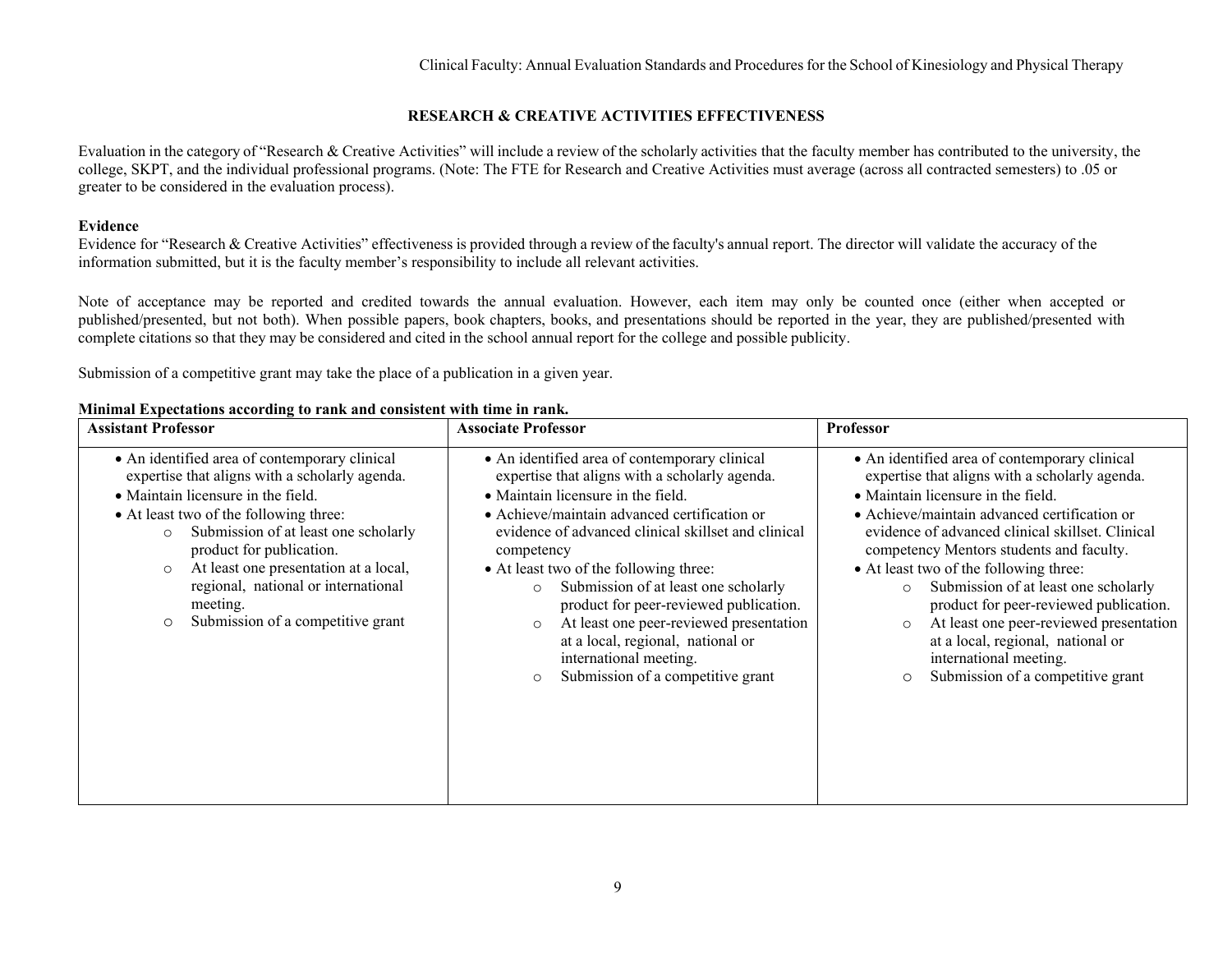Clinical Faculty: Annual Evaluation Standards and Proceduresfor the School of Kinesiology and Physical Therapy The following schema provides specific criteria for the evaluation of all faculty in the area of "Research & Creative Activities."

| Criteria                                                                                                                                                                                                                                                                                                                                                                                                                                                                                                                                                                                                                                                                                                                                                                                     | <b>Research and Creative Activities</b>                                                                                                                                                                                                                                                                                                                                                                                                                                                                                                                                                                                                                                                                                                                                                                                                                                                                                                           |
|----------------------------------------------------------------------------------------------------------------------------------------------------------------------------------------------------------------------------------------------------------------------------------------------------------------------------------------------------------------------------------------------------------------------------------------------------------------------------------------------------------------------------------------------------------------------------------------------------------------------------------------------------------------------------------------------------------------------------------------------------------------------------------------------|---------------------------------------------------------------------------------------------------------------------------------------------------------------------------------------------------------------------------------------------------------------------------------------------------------------------------------------------------------------------------------------------------------------------------------------------------------------------------------------------------------------------------------------------------------------------------------------------------------------------------------------------------------------------------------------------------------------------------------------------------------------------------------------------------------------------------------------------------------------------------------------------------------------------------------------------------|
| To achieve an OUTSTANDING evaluation in "Research<br>& Creative Activities," the faculty member must complete<br>all universal expectations and universal expectations<br>according to rank and consistent with time in rank (outlined<br>above); have ONE manuscript accepted/published in a<br>peer-reviewed publication and complete at least TWO<br>additional research and creative activities from the list.<br>To achieve an ABOVE SATISFACTORY evaluation in<br>"Research & Creative Activities," faculty must complete all<br>universal expectations and universal expectations according<br>to rank and consistent with time in rank (outlined above);<br>have a peer-reviewed manuscript submitted, and complete at<br>least ONE additional research and creative activities from | Note: Faculty may use an activity more than once (e.g., two peer-reviewed publications)<br>Accepted peer-reviewed or invited presentation/poster at a conference<br>$\bullet$<br>Manuscript accepted in a peer-reviewed publication<br>$\bullet$<br>Co-author Manuscript accepted in a peer-reviewed publication<br>$\bullet$<br>Author textbook chapter<br>$\bullet$<br>Author textbook (may be counted as two activities if it is a 1 <sup>st</sup> edition original<br>$\bullet$<br>textbook)<br>Published revision of a textbook (e.g., $2nd$ edition)<br>$\bullet$<br>Writes a grant proposal for research or clinical project<br>$\bullet$<br>Receives grant funding for research or clinical project<br>$\bullet$<br>Receives awards for research (internal or external)<br>$\bullet$<br>Authors monograph or editorial<br>$\bullet$<br>State, local or regional peer-reviewed or invited presentation. (primary or co-author<br>$\bullet$ |
| To achieve a SATISFACTORY evaluation in "Research &<br>Creative Activities," faculty must provide documented effort<br>toward (e.g., IRB proposal, a publication under review) at<br>least TWO research and creative activities from the list.<br>A faculty member will receive a CONDITIONAL<br>evaluation in "Research & Creative Activities" if s/he fails<br>to achieve satisfactory.                                                                                                                                                                                                                                                                                                                                                                                                    | with student or partnership with external institutions)<br>National or international peer-reviewed or invited presentation (primary or co-author<br>$\bullet$<br>with student or partnership with external institutions)                                                                                                                                                                                                                                                                                                                                                                                                                                                                                                                                                                                                                                                                                                                          |
|                                                                                                                                                                                                                                                                                                                                                                                                                                                                                                                                                                                                                                                                                                                                                                                              | the list.                                                                                                                                                                                                                                                                                                                                                                                                                                                                                                                                                                                                                                                                                                                                                                                                                                                                                                                                         |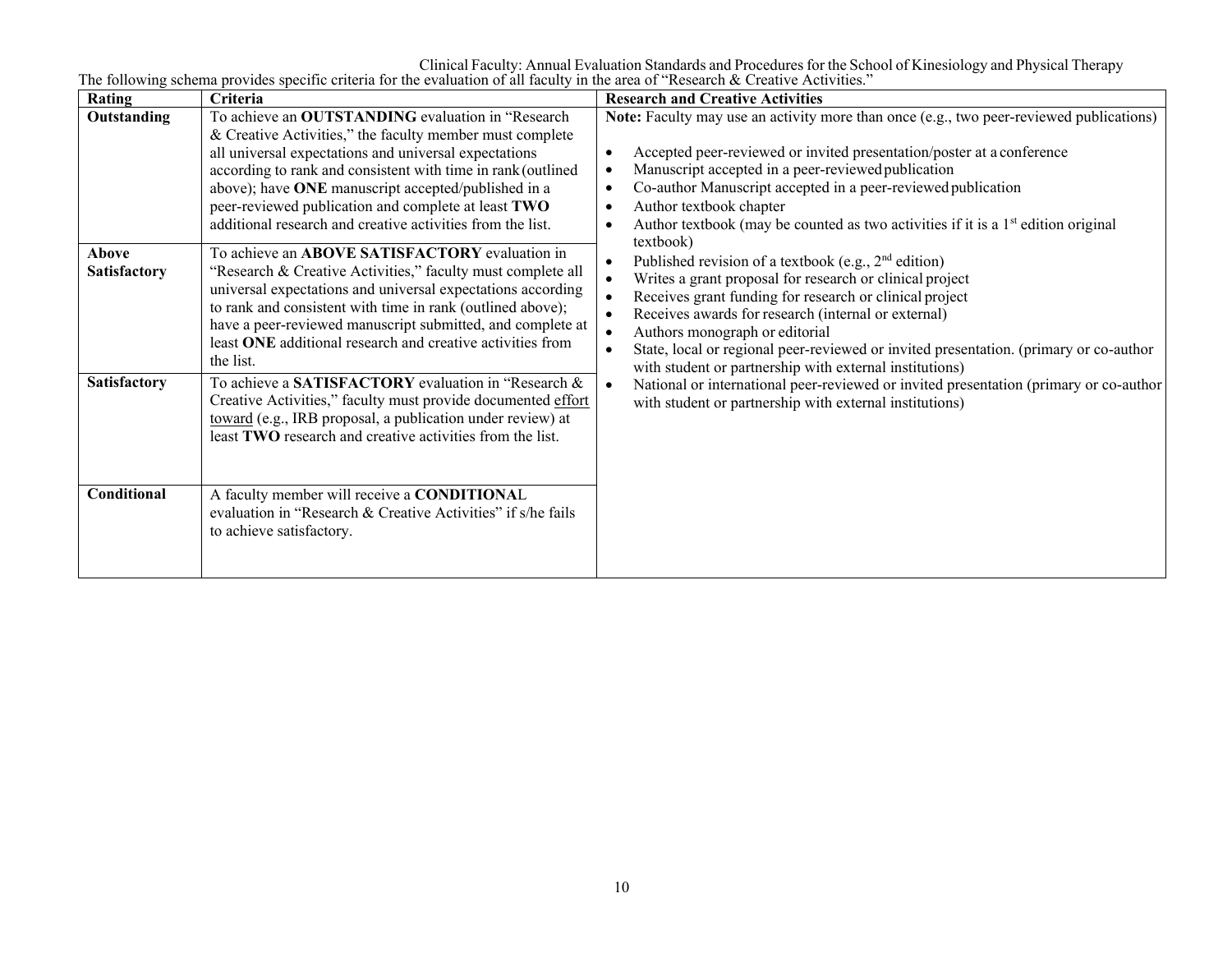| Unsatisfactory | The faculty member will receive an UNSATISFACTORY              |  |
|----------------|----------------------------------------------------------------|--|
|                | rating upon their second consecutive CONDITIONAL               |  |
|                | rating and/or if poor performance in this area has resulted in |  |
|                |                                                                |  |
|                | discipline or counseling.                                      |  |
|                |                                                                |  |
|                |                                                                |  |
|                |                                                                |  |
|                |                                                                |  |
|                |                                                                |  |
|                |                                                                |  |
|                |                                                                |  |
|                |                                                                |  |
|                |                                                                |  |
|                |                                                                |  |
|                |                                                                |  |
|                |                                                                |  |
|                |                                                                |  |
|                |                                                                |  |
|                |                                                                |  |
|                |                                                                |  |
|                |                                                                |  |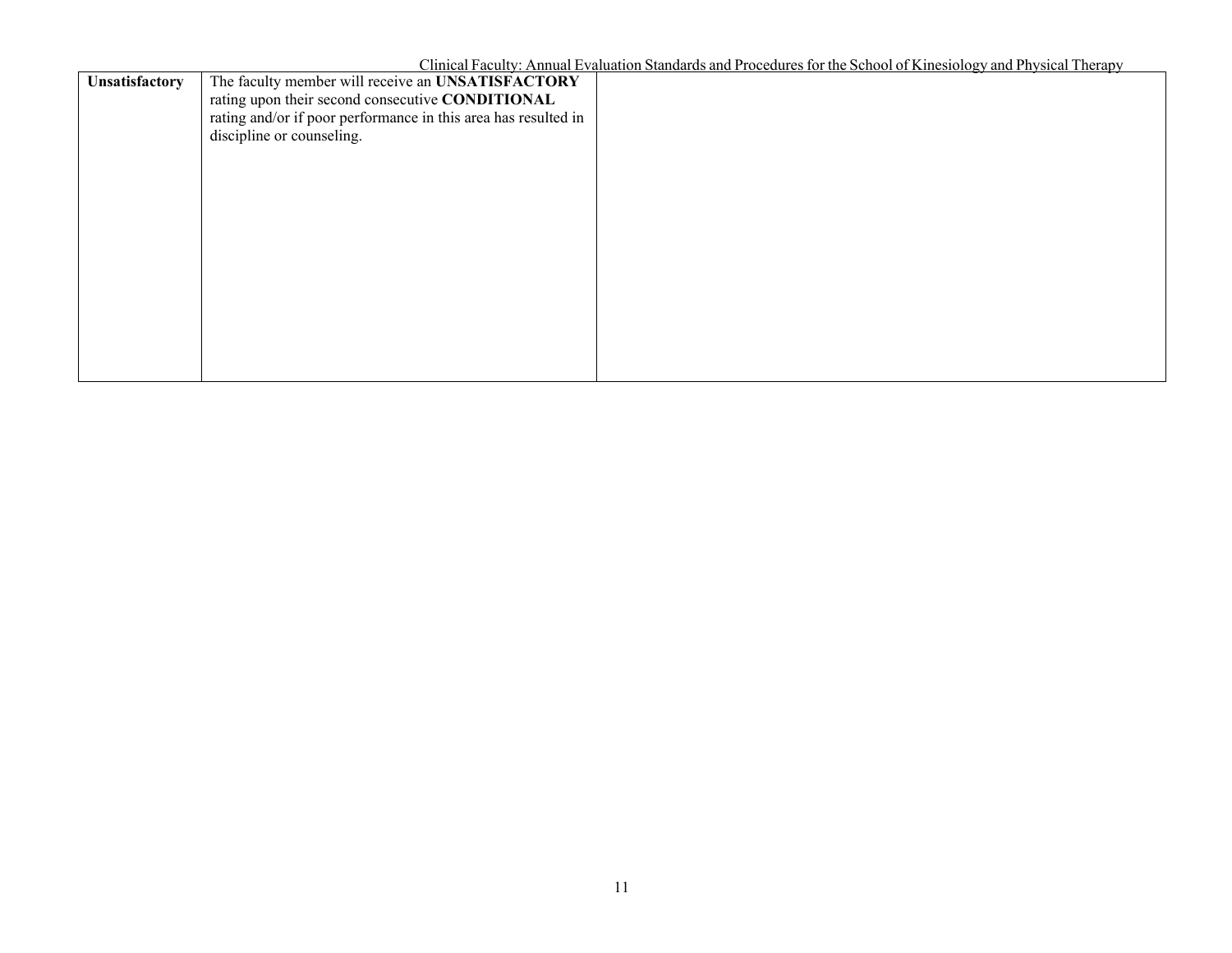### **SERVICE EFFECTIVENESS**

Evaluation in the category of "Service" will include a review of the service activities that the faculty member has contributed to the college, SKPT, the profession, and local, state, regional, national, and international communities.

An administrative assignment in the SKPT, college, or university is not viewed as a part of the service responsibility. Such assignments will be evaluated under the category of "Other Assigned Duties."

### **Evidence**

Evidence for "Service" effectiveness is provided through a review of the faculty's annual report. The director will validate the accuracy of the information submitted, but it is the faculty member's responsibility to include all relevant service activities. The faculty member is responsible for including a description of the activity as well as their role and volume of contribution.

Typically, consultations or other activities for which the faculty member receives payment will not usually be counted toward productivity in this area. Moreover, such activities may require "Possible Conflict of Interest" reporting.

### **Minimum Expectations:**

- Attend program/division and SKPT meetings regularly; Attend any meetings or events (ex. All College Meeting) as mandated by their program director, director or CHIPS/UCF administration, unless permission is obtained in advance; be an active member of at least one school, college or university level committee/task; attendance at least one graduation ceremony per year is expected
- If a faculty member has a clinical practice assignment, there must be evidence of satisfactory performance from the administrator at thatsite.

| <b>Assistant Professor</b>                                                                                                                                 | <b>Associate Professor</b>                                                                                                                                                                                                                                                                                                                 | <b>Professor</b>                                                                                                                                                                                                                                                                                      |
|------------------------------------------------------------------------------------------------------------------------------------------------------------|--------------------------------------------------------------------------------------------------------------------------------------------------------------------------------------------------------------------------------------------------------------------------------------------------------------------------------------------|-------------------------------------------------------------------------------------------------------------------------------------------------------------------------------------------------------------------------------------------------------------------------------------------------------|
| Committee or task participation on at least two<br>of the following levels:<br>the program, school, college, university,<br>$\circ$<br>professional level. | Committee or task participation on at least two of the $\bullet$<br>following levels:<br>the program, school, college, university,<br>professional level.<br>Committee or task force to faculty member's<br>professional organization or component<br>Mentors colleagues and students in their professional $\bullet$<br>role development. | Committee or task participation on at least two of the<br>following levels:<br>the program, school, college, university,<br>professional level.<br>Committee or task force to professional organization<br>or component<br>Mentors colleagues and students in their professional<br>role development. |

### **Minimum Expectations according to rank and consistent with time in rank**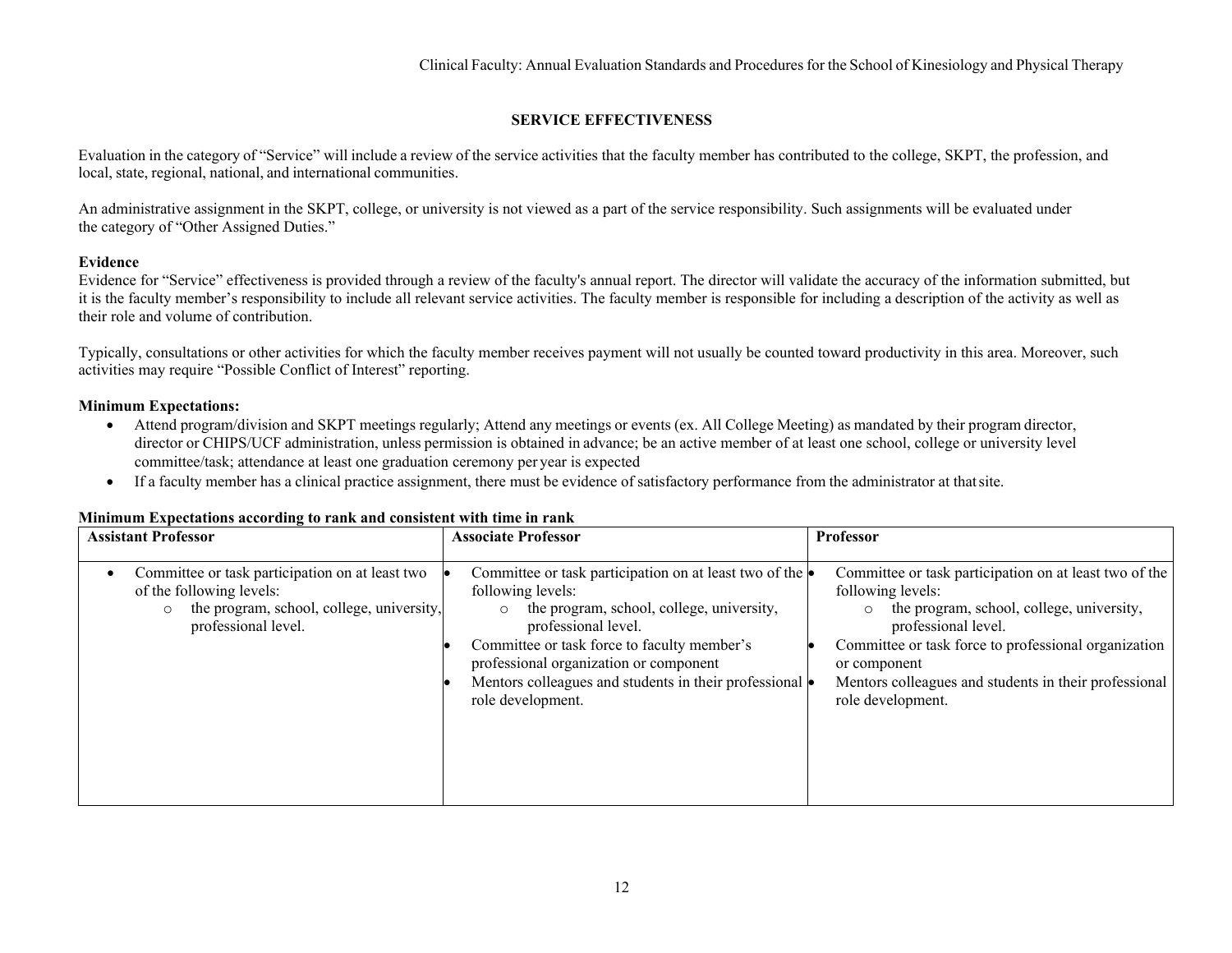Clinical Faculty: Annual Evaluation Standards and Proceduresfor the School of Kinesiology and Physical Therapy The following schema provides specific criteria for the evaluation of all faculty in the area of "Service."

| Rating                       | Criteria                                                                                                                                                                                                                                                                                                                                                                                                                            | <b>Service Activities</b>                                                                                                                                                                                                                                                                                                                                                                              |
|------------------------------|-------------------------------------------------------------------------------------------------------------------------------------------------------------------------------------------------------------------------------------------------------------------------------------------------------------------------------------------------------------------------------------------------------------------------------------|--------------------------------------------------------------------------------------------------------------------------------------------------------------------------------------------------------------------------------------------------------------------------------------------------------------------------------------------------------------------------------------------------------|
| Outstanding                  | To achieve an OUTSTANDING evaluation in the area of<br>"Service" faculty meet all minimum expectations<br>according to rank and time in rank (outlined above); and<br>readily respond to the service needs of the university, the<br>profession, and the community by engaging in at least<br><b>THREE</b> additional service activities.                                                                                           | <b>Service to University/ College/ School</b><br>Serve as a member on a program, school, college, or<br>university committee/task force<br>Chair a committee or task force at the program, school, college and/or<br>$\bullet$<br>university levels<br>Provide leadership to a university and/or community activity that impacts<br>$\bullet$                                                          |
| Above<br><b>Satisfactory</b> | To achieve an ABOVE SATISFACTORY in the area of<br>"Service" faculty must meet all minimum expectations<br>according to rank and time in rank (outlined above); and<br>readily respond to the service needs of the university, the<br>profession, and the community by engaging in at least<br>TWO additional service activities.                                                                                                   | students, faculty, staff, and/or clients<br>Participate in external reviews for faculty promotion and tenure<br>Service to Professional Organizations: State, National, and International<br>Hold a leadership position in a professional organization at the state,<br>regional or national level<br>Provide professionally related talks or speeches to local, regional, or                          |
| Satisfactory<br>Conditional  | To achieve a SATISFACTORY in the area of "Service,"<br>faculty must meet all minimum expectations according to<br>rank and time in rank (outlined above) and readily respond<br>to the service needs of the university, the profession, and<br>the community by engaging in at least ONE additional<br>service activity.<br>A CONDITIONAL evaluation in the area of "Service" is<br>assigned if s/he fails to achieve satisfactory. | national/international groups or organizations<br>Service to Community: School, Institution or Agency<br>Provide presentation(s) and/or service to public schools, healthcare agencies,<br>$\bullet$<br>and or other higher education agencies<br>Assume a leadership role in professional and/or community<br>$\bullet$<br>organizations impacting the professions and/or the people whom we<br>serve |
| Unsatisfactory               | The faculty member will receive an UNSATISFACTORY<br>rating upon their second consecutive CONDITIONAL<br>rating and/or if poor performance in this area has resulted in<br>discipline or counseling.                                                                                                                                                                                                                                | <b>Editorial work</b><br>Review grant proposals<br>Review abstracts for a conference<br>Serves as track/session chair at a conference<br>Review journal articles or textbook/chapter<br>Other<br>Hold a leadership position for an organizational activity or student<br>organization liaison;<br>Participate on accreditation site visit teams or review boards                                       |
|                              |                                                                                                                                                                                                                                                                                                                                                                                                                                     | Participate in conference planning and presentations<br>Other criteria determined by faculty and director in advance                                                                                                                                                                                                                                                                                   |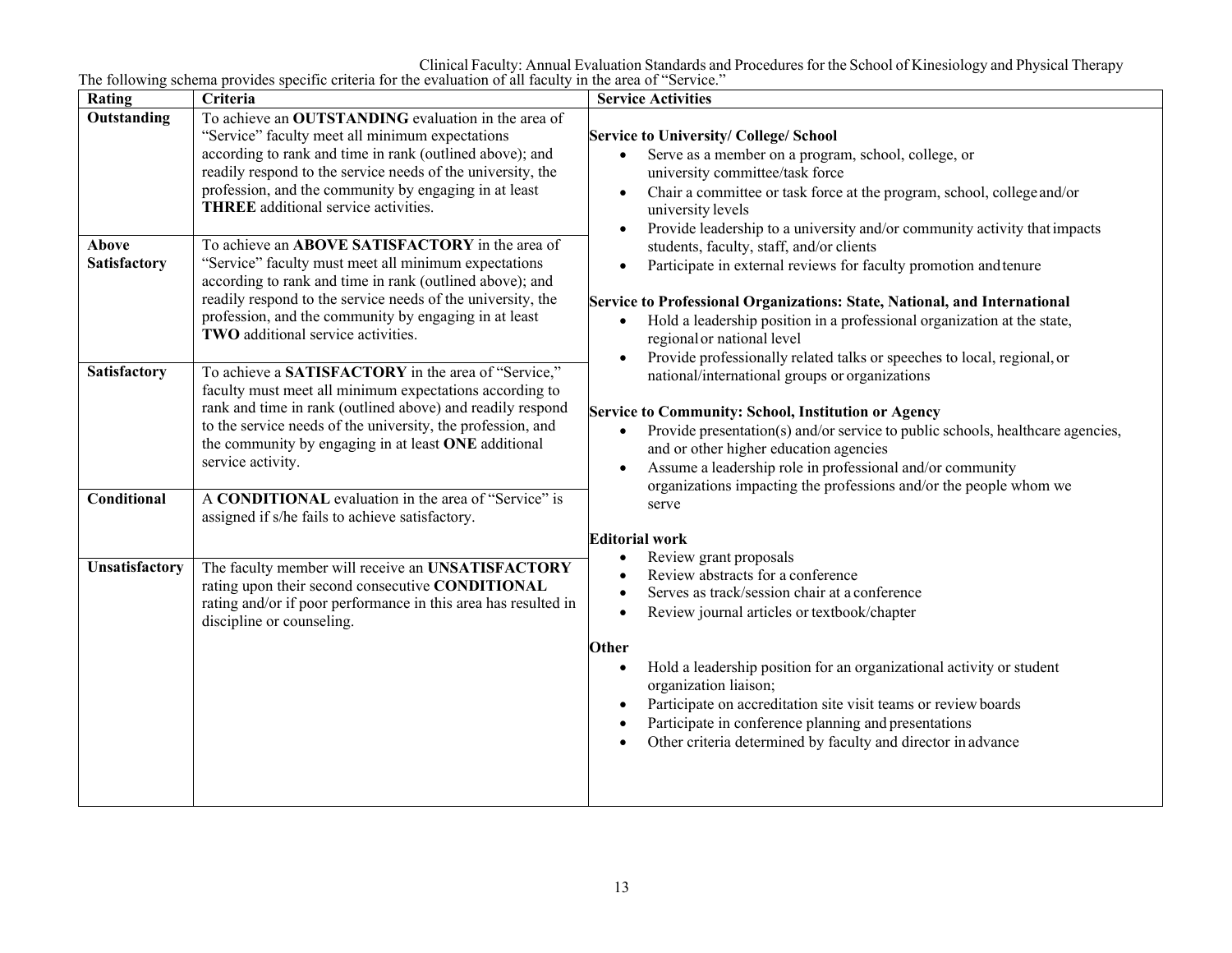### **OTHER ASSIGNED DUTIES**

Assignment of "Other Assigned Duties" (e.g., Program Director / Coordinator, Director /Coordinator of Clinical Education) will be made when the annual assignment is created. Faculty may also be assigned other forms of administrative responsibilities (special projects) or clinical practice roles (patient care, student mentorship, etc.). The FTE allotted for these duties should be commensurate with the time necessary to efficiently and successfully perform the tasks.

The faculty member will be provided with a description of the duties and expectations when the annual assignment is made. In the case of a faculty member whose title includes an administrative role, the duties and expectations are outlined in the position description and were accepted upon hire.

The following schema provides specific criteria for the evaluation of all faculty in the area of "Other Assigned Duties."

| Rating                       | Criteria                                                                                                                                                                                                                                                                                                                                                                                                                                                                                                                                                                                                                                         | <b>Other Assigned Duties Activities</b>                                                                                                                                                                                                                                                                                                                                                                                                                                                                                                                                                                           |
|------------------------------|--------------------------------------------------------------------------------------------------------------------------------------------------------------------------------------------------------------------------------------------------------------------------------------------------------------------------------------------------------------------------------------------------------------------------------------------------------------------------------------------------------------------------------------------------------------------------------------------------------------------------------------------------|-------------------------------------------------------------------------------------------------------------------------------------------------------------------------------------------------------------------------------------------------------------------------------------------------------------------------------------------------------------------------------------------------------------------------------------------------------------------------------------------------------------------------------------------------------------------------------------------------------------------|
| Outstanding                  | To achieve an evaluation of OUTSTANDING, the faculty<br>member must complete the assignments in the position<br>description in timely and thorough, manner, take a<br>leadership position in ensuring program/practice quality to<br>meet standards of the university and accrediting agency,<br>recognize and work with community representatives to<br>meet community needs, and fulfill student needs while<br>representing the entity and its needs accurately to the<br>school director. The assigned duties are carried out in a<br>manner that requires almost no intervention by the school<br>director and with evidence of excellence. | Additional quality indicators may be outlined in advance between the faculty member,<br>the program director, and the school director.<br>Examples of duties include but are not limited to:<br>Program Director or Program Coordinator<br>$\bullet$<br>Director of Clinical Education or Clinical Education Coordinator<br>Director of Wellness Research Center<br>$\bullet$<br>Coordination of a continuing education or training event<br>$\bullet$<br>Coordination of IPE, simulation, or similar academic endeavor<br>$\bullet$<br>Coordination of diversity, international, or global activity<br>$\bullet$ |
| <b>Above</b><br>Satisfactory | To achieve an evaluation of ABOVE SATISFACTORY,<br>the faculty member must complete the assignments in the<br>position description in a timely and thorough manner,<br>maintaining program/practice integrity and quality to the<br>university and accrediting agency and graduating students<br>successfully, in a manner that requires little intervention by<br>the school director in the administration of the<br>program/practice.                                                                                                                                                                                                         | Residency program examples:<br>Complete and submit an annual continuous improvement report to the<br>professional organization's residency and fellowship board<br>Renews accreditation of the residency or fellowship program<br>$\bullet$<br>Involve residency or fellowship program in the development of a<br>professional organization's knowledge translation task force or committees<br>Develop or update a residency or fellowship program or curriculum reflective<br>of changes in the Description of Specialty, Residency or Fellowship Practice                                                      |
| <b>Satisfactory</b>          | To achieve an evaluation of SATISFACTORY, the faculty<br>member must adequately complete the assignments in the<br>position description during the period of evaluation in a<br>manner that does not place the program at risk of negative<br>actions with university or accreditation standards or requires<br>intervention by the school director in the administration of<br>the program/practice.                                                                                                                                                                                                                                            | and current knowledge translation in the area of specialty practice.<br>Outreach program examples:<br>Develop a new outreach program in the community<br>$\bullet$<br>Maintain fiscally sound practices for the outreach program<br>$\bullet$<br>Coordinates or maintains an active involvement in an outreach program<br>$\bullet$<br>throughout the school year.                                                                                                                                                                                                                                                |